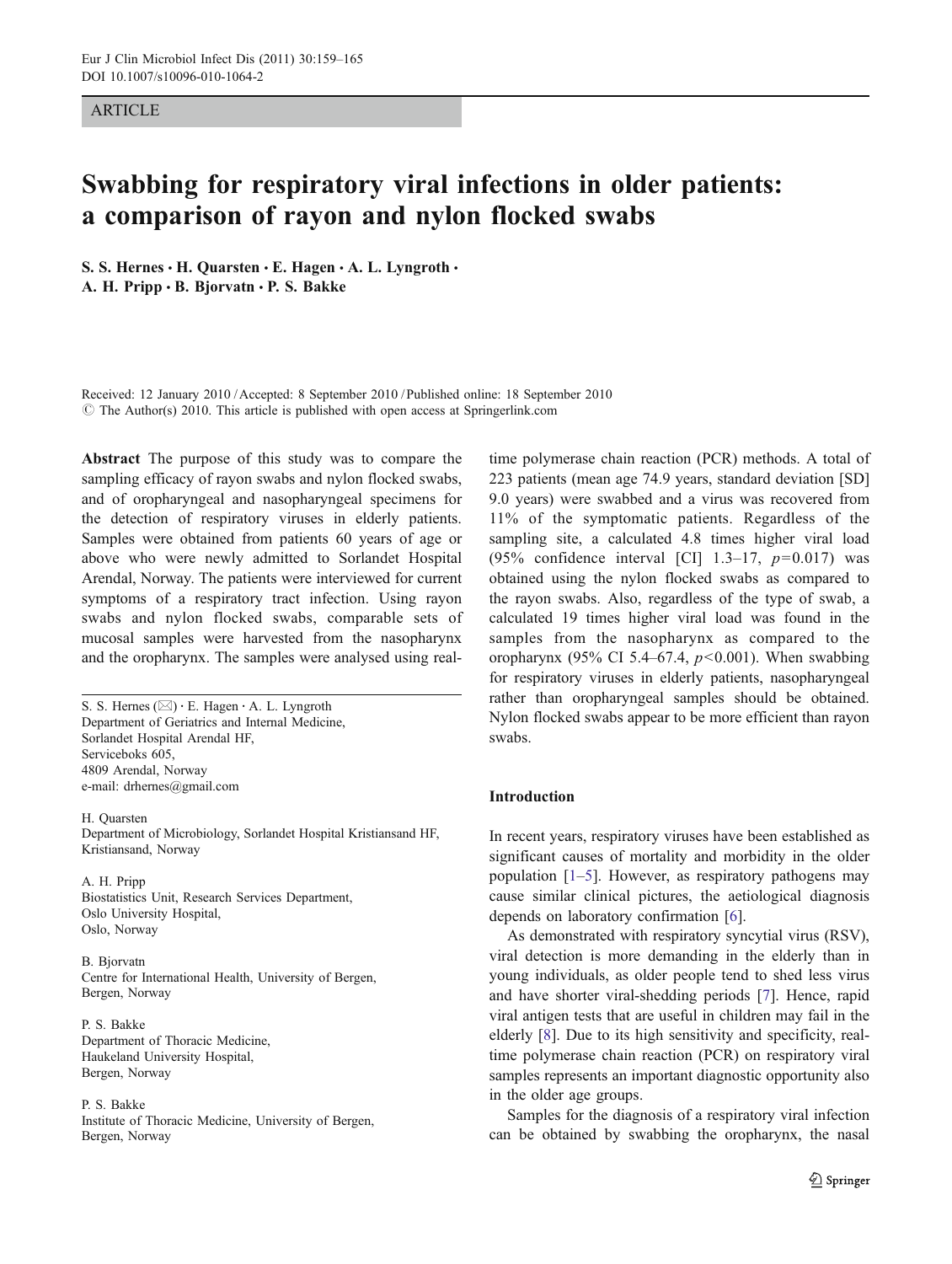<span id="page-1-0"></span>cavity, the nasopharynx or alternatively, by nasopharyngeal aspiration (NPA) or nasopharyngeal washings (NPW). Carefully conducted NPA and NPW usually provide sufficient diagnostic material in children and young adults. However, in frail elderly, NPA and NPW are less well tolerated [[9,](#page-5-0) [10](#page-5-0)]. For this reason, nasopharyngeal swabbing (NPS) is the preferred sampling method in older adults [[11](#page-5-0)], although slightly fewer epithelial cells are recovered by NPS as compared to NPA and NPW [[12\]](#page-5-0).

Two structurally different swabs are available for microbial sampling in the upper airways: rayon swabs and nylon flocked swabs. A few studies comparing the respective efficacies of these two swabs in providing diagnostic specimens have been performed in children, but, to our knowledge, no such studies have been conducted in the elderly.

The aim of this study was to compare the respective efficacies of rayon swabs and nylon flocked swabs in providing material for direct respiratory virus detection by real-time PCR in adults above 60 years of age. We also compared the diagnostic yield of samples recovered from the oropharynx and the nasopharynx.

# Materials and methods

Ethical committee

The study design was approved by the Norwegian Regional Committee of Research Ethics.

Study design and eligibility criteria

The study took place from 13 February 2008 until 3 February 2009 at the Department of Internal Medicine, Sorlandet Hospital Arendal, Norway. Twice a week, all patients born in 1948 or earlier and admitted to the hospital the previous day were interviewed by two team members for symptoms as described in Table 1. During the first and the last four weeks of the study, patients were asked to take

part regardless of symptoms, whereas during the rest of the study period, only patients with symptoms were asked to participate.

If a patient was unable to supply the information needed, the next of kin and/or the concerned hospital staff were interviewed. If a patient was not able to give informed consent, the next of kin was asked for permission.

Swabs and mucosal swabbing

Rayon swabs Virocult swabs MW950 and MW975 (Virocult, Medical Wire & Equipment, Corsham, UK) were used in the oropharynx and nasopharynx, respectively. The rayon swabs were inserted into the Virocult medium immediately after sampling and the tip of the tube was squeezed as instructed by the manufacturer.

Nylon flocked swabs Nylon flocked swabs 502CS01 regular and 503CS01 nasopharyngeal (Copan Italia, Brescia, Italy) were used in the oropharynx and nasopharynx respectively. The nylon flocked swabs were inserted into universal transport medium (UTM) tubes (1.5 ml medium, no beads, Copan Italia) and the tubes were shaken for 10 s.

Swabbing in the oropharynx The sample was taken from the tonsils or posterior oropharyngeal area. The nylon flocked swab was used on one side and the rayon swab on the other. A tongue depressor was used during the procedure and care was taken to avoid touching the tongue with the swabs.

Swabbing in the nasopharynx The swab was inserted through the nostril, pushed back as far as possible, then rotated, and withdrawn. The nylon flocked swab was used in one nostril and the rayon swab in the other.

Swabbing was conducted by two experienced team members only. The patients underwent mucosa swabbing of the oropharynx and nasopharynx the day after admittance to the

Table 1 Inclusion criteria

# Inclusion criteria

Patients born in 1948 or earlier

AND at least one of the following current symptoms with debut less than three weeks ago:

- Nasal congestion or runny nose
- Throat pain
- Fever
- Malaise
- Muscle pain
- Self-diagnosis of "the common cold"
- Diarrhoea or eye infection combined with laboratory values supporting an infection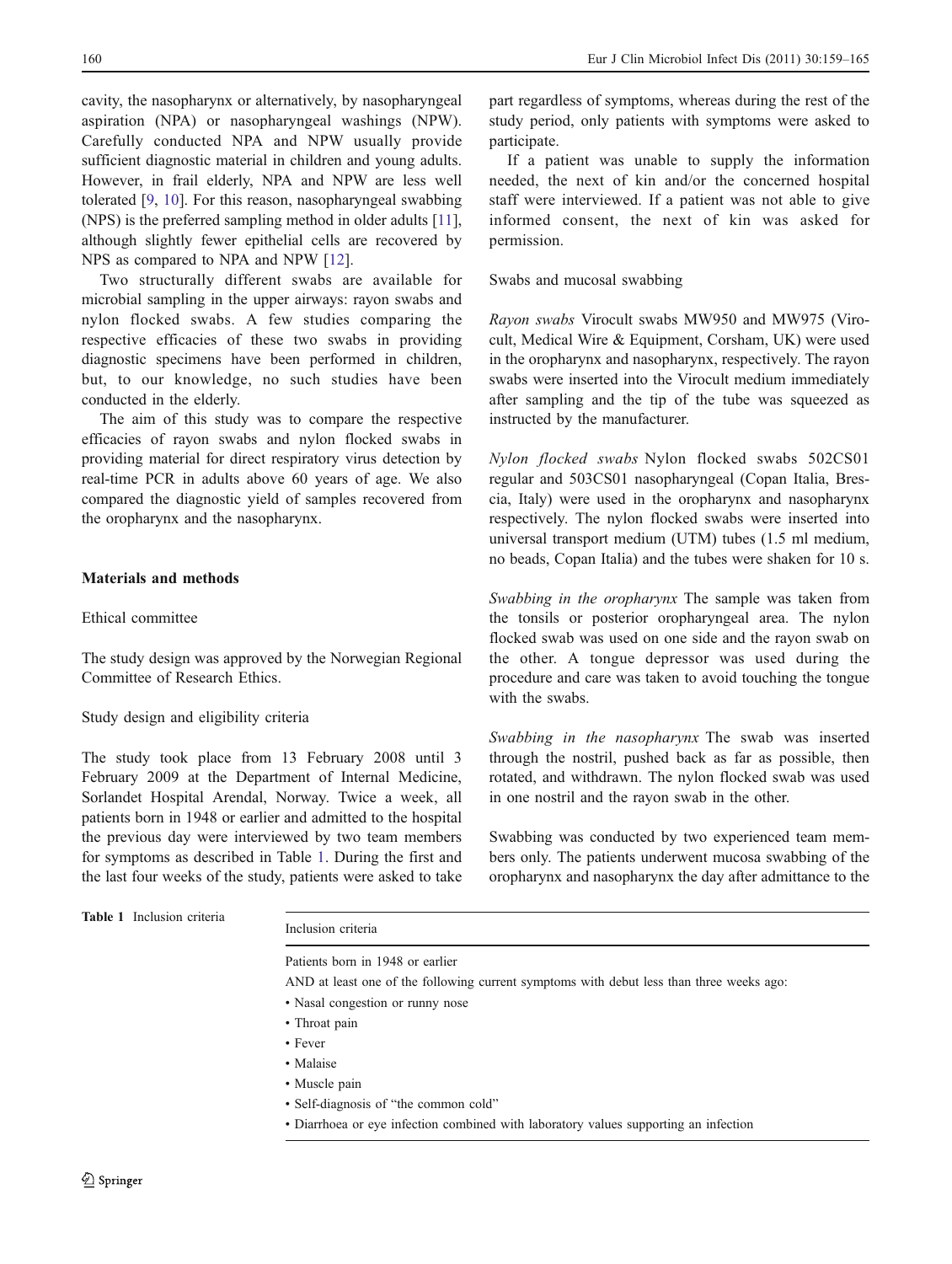hospital. After four weeks, all patients testing positive for a respiratory virus were retested with oropharyngeal and nasopharyngeal swabs. The swabbing was performed in the following order: right oropharyngeal area, left oropharyngeal area, left nasopharynx and right nasopharynx. The order of the two types of swabs used was decided by block randomisation. Only one swab was used per transport tube, regardless of the type of swab or the location swabbed. The tubes were stored at room temperature and transported to the microbiological laboratory within 48 h.

## Sample processing and diagnostic procedures

Specimens were kept at room temperature until nucleic acid extraction, which usually took place within 24 h and always within 48 h. PCR analyses were performed within the next 24 h or else the nucleic acid eluates were stored at −70°C until testing. Using monoplex (RSV and human metapneumovirus) or multiplex (influenza A/B, adenovirus/internal control and parainfluenza virus 1–4) PCR methods, the specimens were examined for, in total, nine different respiratory viruses (Table [2\)](#page-3-0).

To achieve a more complete diagnostic coverage of respiratory pathogens, PCR assays were added for the detection of Mycoplasma pneumonia, Chlamydophila pneumonia and Bordetella pertussis.

Extraction of total nucleic acids The rayon swabs were incubated for 15 min in a TRIS-EDTA (TE) buffer. After thorough stirring, 200 μl of each sample was subjected to nucleic acid extraction in a MagNAPure LC instrument (Roche Diagnostics, Mannheim, Germany) using the MagNA Total Nucleic Acid Isolation kit (Roche ca. no. 03038505001). The samples were eluted in 100 μl buffer. To be able to detect inhibition of the PCR assay by specimen-specific inhibitors, a final concentration of 20,000  $λ$  phage DNA copies/ml (TIB MOLBIOL cat. no. 80-5000-02) were added to the TE buffer (not done with the flocked swabs). A control sample with only  $\lambda$  phage DNA was included in all extraction runs, in order to ensure that negative results were not due to poor processing.

cDNA synthesis cDNA synthesis was performed with the qScript cDNA Synthesis Kit (Quanta Biosciences, Gaithersburg, MD, USA; cat. no. 95047) following the manufacturer's protocol. The reaction was incubated for 5 min at  $25^{\circ}$ C and for 30 min at 42 $^{\circ}$ C, and then inactivated by 5 min at 95°C. The cDNA samples were subjected to amplification immediately.

Real-time PCR assay Adenovirus real-time PCR assays were performed using LightMix® Kit TIB MOLBIOL (cat. no. 40-0303-16) according to the manufacturer's protocol.

The other real-time PCR was performed using 5 μl of (c) DNA in a 20-μl reaction mixture consisting of 5 mM  $MgCl<sub>2</sub>$ , 750 units uracil-DNA glycosylase (Eurogentec S. A., Seraing, Belgium), LightCycler FastStart DNA Master Mix (Roche cat. no. 12239272001), 0.5–1.0 μM of the primers and 0.2–0.4 μM of each of the probes. All primers and probes are listed in Table [2](#page-3-0). The PCR cycling conditions were initiated with 2 min at 42°C, followed by 10 min at 95°C and 47 cycles of 15 s at 95°C, 30 s at 60°C and 20 s at 72°C.

During PCR amplification, the amount of DNA is doubled in each cycle until the components in the reaction reaches a critical level. There is an exponential relationship between the initial amount of template DNA and the cycle threshold (CT) values. A high CT value represents a low microbial load in the specimen. Samples that differ by a factor of two in the original DNA concentration would be expected to be one cycle apart in the run, whereas samples that differ by a factor of ten would be approximately 3.3 cycles apart. The differences in CT values obtained from the same experimental run demonstrate a relative difference in the concentration between samples, and is used for calculating differences in viral load. The amplification efficiency for all of the PCR assays used in this study was measured to be above 94%.

### **Statistics**

Descriptive statistics were used when describing the population. A linear mixed model was applied to the data when comparing the two types of swabs or the origin of the samples with a random effect of patient. The statistical analysis was based on CT values. A CT value of 38 was designated as the cut-off value for positive results. Thus, a lower CT value in a sample corresponds to a higher microbial load in the sample. The CT values were analysed as continuous data. All statistical analyses were performed using SPSS 16.0 (SPSS Inc., Chicago, IL, USA).

# Results

A total of 922 patients were interviewed for current symptoms of a respiratory tract infection (Table [1\)](#page-1-0). Of these, 191 (21%) patients reported at least one such symptom and 168 agreed to be tested according to the study protocol. Twenty-six patients refused to participate (14 male, 12 female, mean age 74.8 years, standard deviation [SD] 7.9 years). During the first and last four weeks of the study, 55 patients without symptoms agreed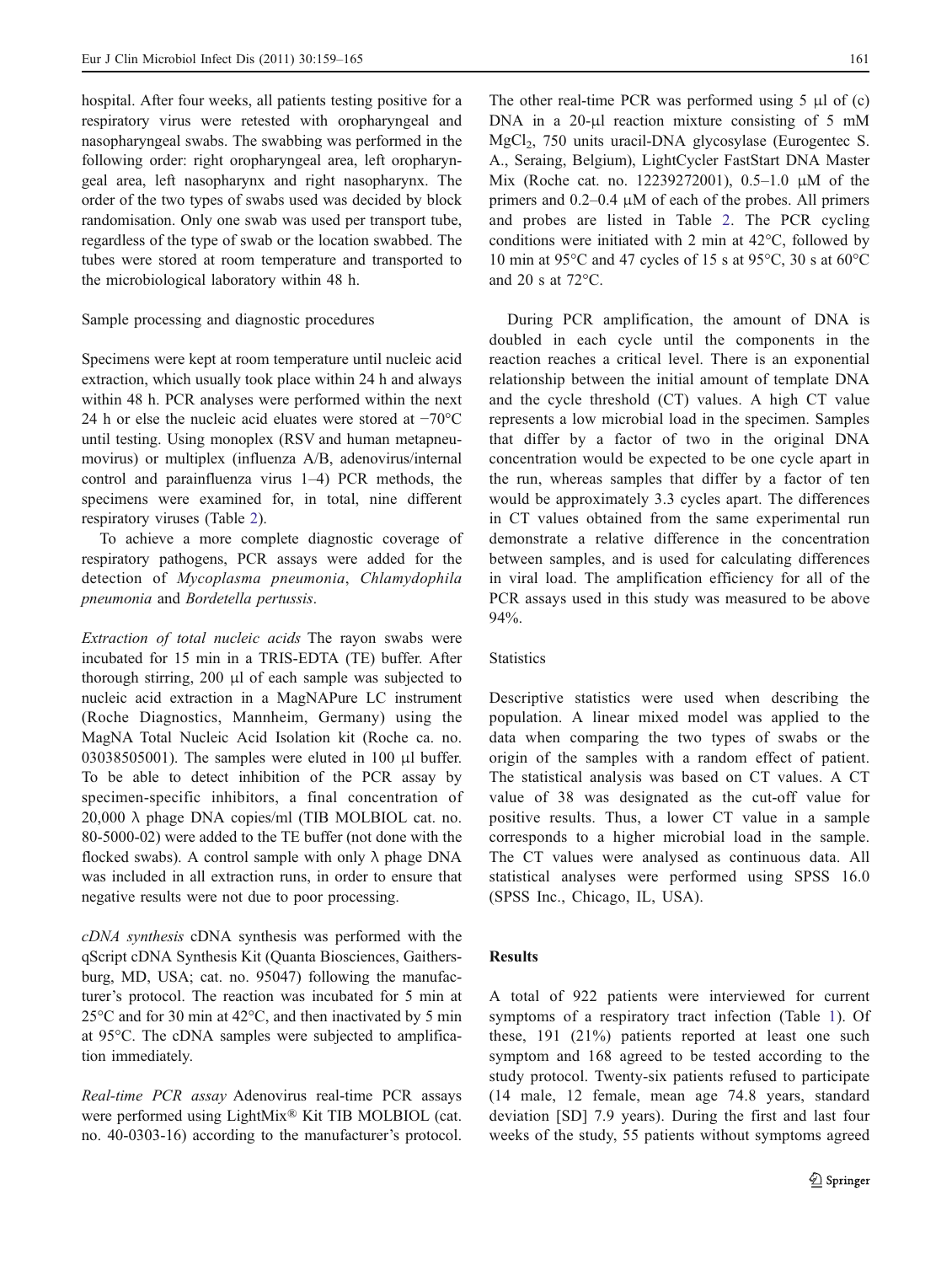<span id="page-3-0"></span>Table 2 Characteristics and sequences of primers and probes for the real-time polymerase chain reaction (PCR) assays

| Agents detected          | Target gene<br>Oligonucleotide sequence $(5^{\circ}-3^{\circ})$ |                                                                    | Reference          |  |
|--------------------------|-----------------------------------------------------------------|--------------------------------------------------------------------|--------------------|--|
| Mycoplasma pneumoniae    | P1 adhesin                                                      | F GAACCCTCGACCAAGCCAAC<br>R GTCCTGCGTGGTTAAACTATCC                 | $[21]$             |  |
|                          |                                                                 | P CCACACCAAGTTCACGAGCGCTACG                                        |                    |  |
| Chlamydophila pneumoniae | Pmp 4                                                           | F GCTAGGCCATTGAGAGTGACC<br>R GCTGCAGGTGCCTTAGTATTG                 | $\lceil 22 \rceil$ |  |
|                          |                                                                 | P CGCTTGCCTCAAAAGTAGTCCCTCC                                        |                    |  |
| Bordetella pertussis     | IS 481                                                          | F CGGATGAACACCCATAAGCAT<br>R CGATCAATTGCTGGACCATTT                 | [23]               |  |
|                          |                                                                 | P CCCGATTGACCTTCCTACGTCGACTC                                       |                    |  |
| Influenza virus A        | М                                                               | F CATGGAATGGCTAAAGACAAGACC<br>R CCATTTAGGGCATTTTGGACA              | $\lceil 24 \rceil$ |  |
|                          |                                                                 | P TTTGTGTTYACGCTCACCGTGCCCA                                        |                    |  |
| Influenza virus B        | HA                                                              | F AAATACGGTGGATTAAATAAAAGCAA<br>R CCAGCAATAGCTCCGAAGAAA            | $[25]$             |  |
|                          |                                                                 | P CACCCATATTGGGCAATTTCCTATGGC                                      |                    |  |
| PIV type 1               | HN                                                              | F TGATTTAAACCCGGTAATTTCTCAT<br>$R$ CCTTGTTCCTGCAGCTATTACAGA        | $\lceil 26 \rceil$ |  |
|                          |                                                                 | P ACGACAACAGGAAATC-MGB                                             |                    |  |
| PIV type 2               | Pol                                                             | $F$ TGCATGTTTTATAACTACTGATCTTGCTAA<br>R GTTCGAGCAAAATGGATTATGGT    | $[27]$             |  |
|                          |                                                                 | P ACTGTCTTCAATGGAGATAT-LNA                                         |                    |  |
| PIV type 3               | M                                                               | F TGCTGTTCGATGCCAACAA<br>R ATTTTATGCTCCTATCTAGTGGAAGACA            | $[27]$             |  |
|                          |                                                                 | P TTGCTCTTGCTCCTCA- MGB                                            |                    |  |
| PIV type 4               | $\mathbf{P}$                                                    | F CCTGGAGTCCCATCAAAAGT<br>R GCATCTATACGAACACCTGCT                  | [28] and $*$       |  |
|                          |                                                                 | P ATCAAGACAATACAATTACACTTGA-LNA                                    |                    |  |
| hMPV                     | N                                                               | F CATATAAGCATGCTATATTAAAAGAGTCTC<br>R CCTATTTCTGCAGCATATTTGTAATCAG | [29]               |  |
|                          |                                                                 | P TGYAATGATGAGGGTGTCACTGCGGTTG                                     |                    |  |
| RSV(A/B)                 | N                                                               | F GATGGCTCTTAGCAAAGTCAAGTT<br>R TCTTTATAGTGTCTTCTCTTCCTAA          | $\ast$             |  |
|                          |                                                                 | P CTGTCATCCAGCAAATACACCATCCAACG                                    |                    |  |
| AdV                      |                                                                 | LightMix® Kit Adenovirus TIB MOLBIOL<br>cat. no. 40-0303-16        |                    |  |
| $\lambda$ phage          |                                                                 | F ATGCCACGTAAGCGAAACA<br>R GCATAAACGAAGCAGTCGAGT                   | *                  |  |
|                          |                                                                 | P ACCTTACCGAAATCGGTACGGATACCG                                      |                    |  |

\*Designed by TIB MOLBIOL

 $Y = C/T$ ; *MGB* minor groove binder; *LNA* locked nucleic acids

HA, hemagglutinin-neuraminidase; M, matrix; N, nucleocapsid; Pol, polymerase; P, phosphoprotein; hMPV, human metapneumovirus; RSV, respiratory syncytial virus; AdV, adenovirus; PIV, parainfluenza virus

to be swabbed as well. Altogether, 223 patients (134 males, 89 females, mean age 74.9 years, SD 9.0 years) were swabbed and 845 swabs were used. A total of 183 patients were swabbed with all four swabs, 34 patients with three, five patients with two, and one patient with one swab only.

A virus was recovered from at least one swab in 19 (11%) of the symptomatic patients (Table [3](#page-4-0)), all of whom had reported symptoms of respiratory tract infection. No patients tested positive for more than one virus and no virus was found when reswabbing previously positive patients after four weeks. One patient tested positive for Bordetella pertussis and none for Chlamydophila pneumonia and Mycoplasma pneumonia. As bacterial infections were not the focus of the current study, these results were excluded from the following analysis.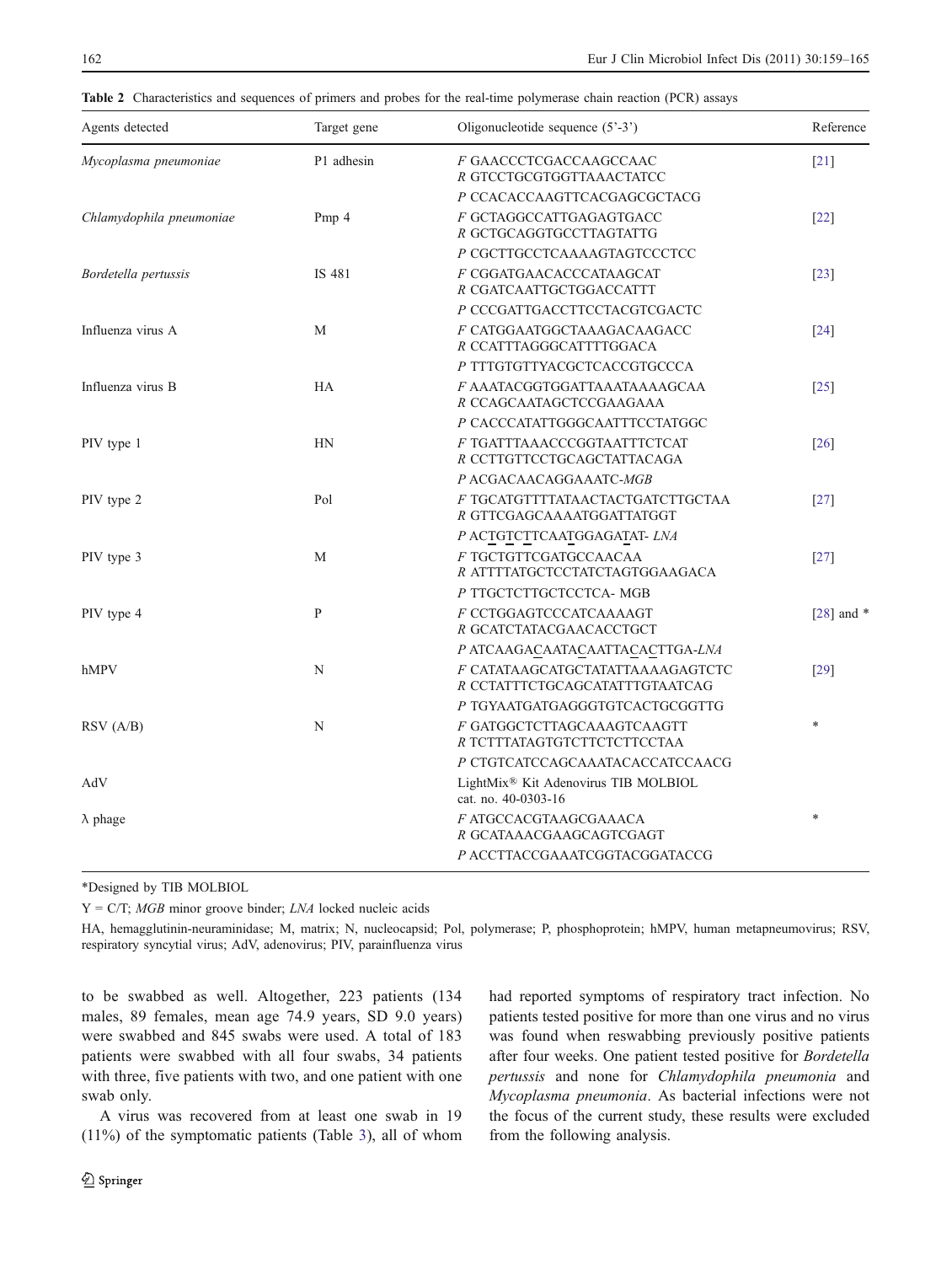<span id="page-4-0"></span>

|  |  | <b>Table 3</b> Types of viruses found and number of positive swabs |  |  |  |  |  |  |
|--|--|--------------------------------------------------------------------|--|--|--|--|--|--|
|--|--|--------------------------------------------------------------------|--|--|--|--|--|--|

| Virus       | Number of positive<br>patients | Oropharynx                                       |                                                    | Nasopharynx                                      |                                                    |  |
|-------------|--------------------------------|--------------------------------------------------|----------------------------------------------------|--------------------------------------------------|----------------------------------------------------|--|
|             |                                | Rayon swab<br>Positive swabs/total<br>swabs used | Flocked swab<br>Positive swabs/total<br>swabs used | Rayon swab<br>Positive swabs/total<br>swabs used | Flocked swab<br>Positive swabs/total<br>swabs used |  |
| Influenza A | 7                              | 3/7                                              | 4/7                                                | 6/7                                              | 7/7                                                |  |
| <b>RSV</b>  | 3                              | 3/3                                              | 2/2                                                | 1/3                                              | 2/2                                                |  |
| hMPV        | 3                              | 1/3                                              | 2/3                                                | 1/3                                              | 3/3                                                |  |
| AdV         | 2                              | 1/2                                              | 1/2                                                | 1/2                                              | 1/2                                                |  |
| PIV type 3  | $\overline{c}$                 | 2/2                                              | 2/2                                                | 1/1                                              | 1/2                                                |  |
| Influenza B |                                | 1/1                                              | 1/1                                                | 1/1                                              | 1/1                                                |  |
| PIV type 4  |                                | 1/1                                              | 0/1                                                | 0/1                                              | 0/1                                                |  |
| Total       | 19                             | 12/19                                            | 12/18                                              | 11/18                                            | 15/18                                              |  |

RSV, respiratory syncytial virus; hMPV, human metapneumovirus; AdV, adenovirus; PIV, parainfluenza virus

Nylon flocked swabs, regardless of sample origin, were positive at a lower CT value compared to rayon swabs (mean difference CT 2.25, 95% confidence interval [CI] 0.42–4.09,  $p=0.017$ ), representing a calculated 4.8 times higher (95% CI 1.3–17) viral load found on the flocked swabs compared to the rayon swabs.

In general, nasopharyngeal swabs were positive at a lower CT value compared to oropharyngeal swabs (mean difference CT 4.25, 95% CI 2.43-6.07,  $p < 0.001$ ), regardless of the sample type (Fig. 1). The calculated viral load was 19 times higher (95% CI 5.4–67.2) than in the oropharynx. Influenza A virus-positive samples showed a lower CT value in the nasopharynx than in the oropharynx, with a mean difference in CT value of 8.16 (95% CI 6.98–10.35,  $p<0.001$ ), which represents a calculated 286 times higher (95% CI 126–1,305) viral load in the nasopharynx.



Mean CT-values (± SEM) for swab-samples harvested in the orcharynx and nasopharynx. A high mean CT-value corresponds with<br>a lower viral load. CT= Cycle Treshold

Fig. 1 Comparison of mean cycle threshold (CT) values for samples harvested in the oropharynx and the nasopharynx. The data show the mean CT values ( $\pm$  standard error of the mean [SEM]) for swab samples harvested in the oropharynx and the nasopharynx. A high mean CT value corresponds to a lower viral load

#### Discussion

To our knowledge, no comparison between nylon flocked swabs and rayon swabs has been conducted in the elderly population. The present study favours nasopharyngeal sampling with nylon flocked swabs: a calculated 4.8 times higher viral DNA concentration was found on the nylon flocked swabs, regardless of the sample origin. Nylon flocked swabs seem to adhere more epithelial cells than rayon swabs [\[13](#page-5-0)] and this might, at least in part, explain the lower CT values obtained by using flocked swabs. Nasopharyngeal aspirate, which has been considered as a gold standard material for the diagnosis of respiratory viruses in children, has a sensitivity at the level of, or slightly above, nasopharyngeal nylon flocked swabs [[14,](#page-6-0) [15](#page-6-0)]. A comparison between nylon flocked swabs and nasopharyngeal aspirate in the elderly population has not been published.

In terms of CT, we found nasopharyngeal samples to be superior to oropharyngeal samples, yielding a calculated 19 times higher concentration of viral nucleic acids. This corresponds to the results found in a study by Lieberman et al. [\[16](#page-6-0)], with a much broader variation in patient age. Our subgroup analysis of influenza A virus reveals a calculated 286 times higher viral load in samples from the nasopharynx. As shown in Table 3, several samples were negative for influenza A virus in the oropharynx and positive in the nasopharynx.

Nasopharyngeal swabs are easy to use after proper instruction, but swabbing for microbiological agents is often left with the least trained medical staff. In such cases, suboptimal swabbing may be relatively common. The sample collection in our study was performed by two experienced team members, thus, minimising the risk of suboptimal sampling. Whereas usually, considerable efforts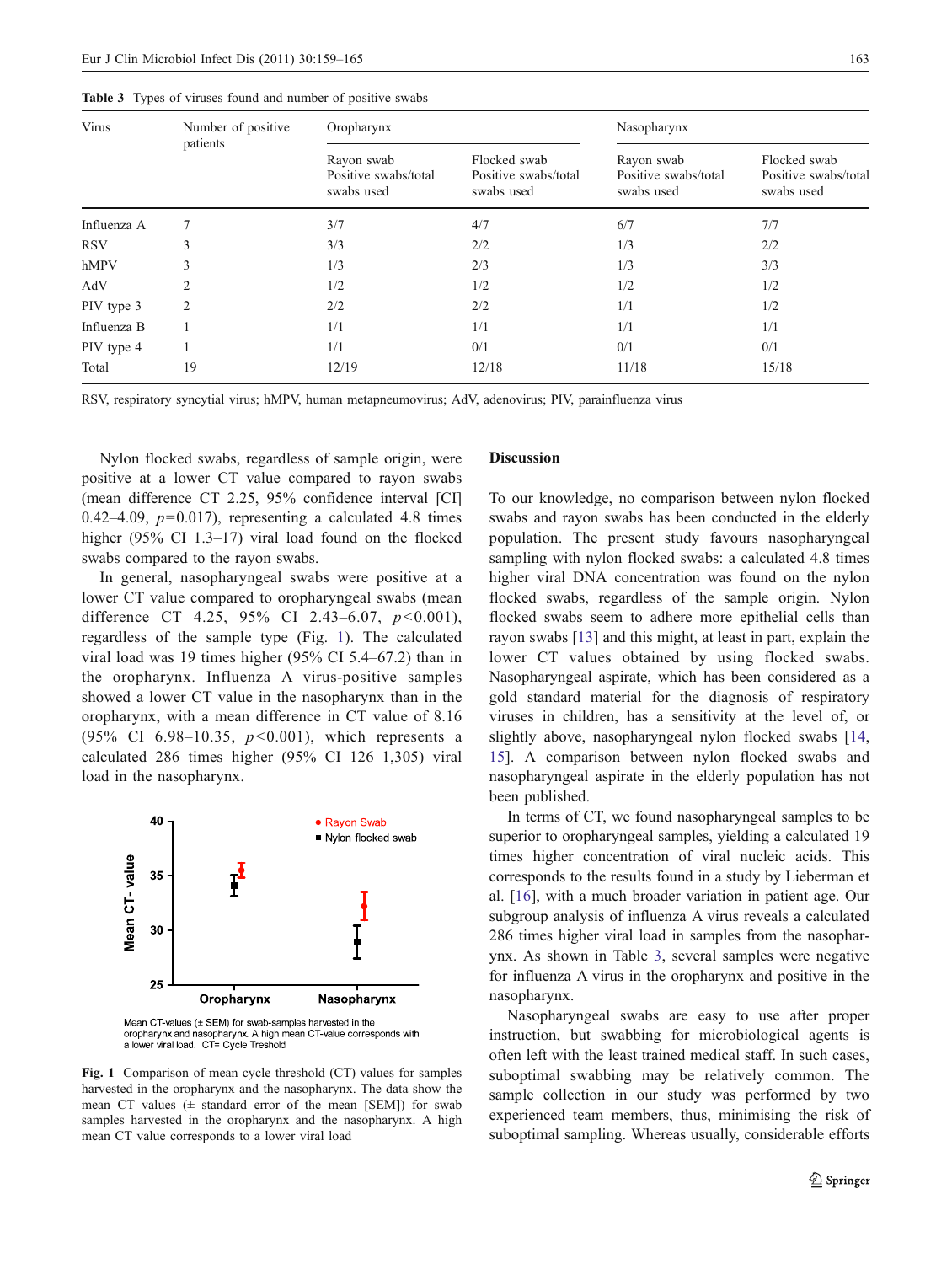<span id="page-5-0"></span>are made to optimise the diagnostic procedures in the laboratory, less emphasis tends to be placed on the preceding procedures of sample collection. We believe that there is a lot to be gained from an increased awareness of proper sampling techniques and sampling tools.

For semi-quantitative assessments of respiratory pathogens in children, immunofluorescent assays or viral culture have been widely applied [[14,](#page-6-0) [17](#page-6-0)–[19](#page-6-0)], whereas in the current study, CT values were obtained for this purpose. Most studies applying real-time PCR for the detection of respiratory agents simply determine whether there is an infection or not. However, within each PCR experiment, there is a close relationship between the achieved CT value and the initial amount of specific nucleic acids in the sample. In this study, only samples taken at the same time from the same patient are compared and the CT values used for the calculations are collected from the same experiment. The calculations of differences in viral load relied upon the use of PCR assays with high amplification efficiencies. Factors other than the ones we have been examining are then minimised. In this manner, the method provides valid relative quantitative data when comparing distinct sample materials.

We found respiratory viruses in 11% of our study population. Corresponding numbers reported by other authors range from 10 to 43% [12, [20\]](#page-6-0), depending on which viruses were included in the PCR analysis. We chose to include only microbial agents responsible for significant illness, thus, excluding frequently occurring causes of upper respiratory tract infections, such as rhinovirus and coronavirus. The number of patients diagnosed with influenza A and RSV infections were lower in our study than those reported by others, probably due to annual variations. We did not find any respiratory viruses in non-symptomatic patients. During the two periods when all patients regardless of symptoms were swabbed, respiratory viruses were found in 8.6% (6 patients) of the total study population.

Some authors have concluded that the combination of oropharyngeal sampling, nasopharyngeal sampling and NPA represents the ideal sampling method for the diagnosis of respiratory tract viruses [\[16](#page-6-0)]. However, in a busy clinical setting, it may be hard enough to ensure one properly collected sample from each of the concerned patients. Our conclusion is that, when a respiratory tract infection requires aetiological clarification, a rational approach to the virological part of the investigation is to obtain a nasopharyngeal sample, preferably collected by trained personnel and, at least where costs are comparable, using nylon flocked swabs rather than rayon swabs.

Acknowledgements This project was financed with the aid of EXTRA funds from the Norwegian Foundation for Health and Rehabilitation in association with the Norwegian Heart and Lung

Patient Organisation, from the South-Eastern Norway Regional Health Authority and from Sorlandet Hospital HF.

Conflict of interest The nylon flocked swabs and UTM transport tubes were donated by Copan Italia, Brescia, Italy, whereas the rayon swabs and transport medium were donated by Chemi-Teknik A/S, Oslo, Norway. Both suppliers delivered the swabs free of charge. The suppliers had no role in the planning, running, evaluation or reporting of this trial. The authors declare that they have no conflict of interest related to this report.

Open Access This article is distributed under the terms of the Creative Commons Attribution Noncommercial License which permits any noncommercial use, distribution, and reproduction in any medium, provided the original author(s) and source are credited.

#### References

- 1. Boivin G, de Serres G, Hamelin ME, Côté S, Argouin M, Tremblay G et al (2007) An outbreak of severe respiratory tract infection due to human metapneumovirus in a long-term care facility. Clin Infect Dis 44:1152–1158
- 2. Falsey AR, Hennessey PA, Formica MA, Cox C, Walsh EE (2005) Respiratory syncytial virus infection in elderly and highrisk adults. N Engl J Med 352:1749–1759
- 3. Han LL, Alexander JP, Anderson LJ (1999) Respiratory syncytial virus pneumonia among the elderly: an assessment of disease burden. J Infect Dis 179:25–30
- 4. Louie JK, Schnurr DP, Pan CY, Kiang D, Carter C, Tougaw S et al (2007) A summer outbreak of human metapneumovirus infection in a long-term-care facility. J Infect Dis 196:705–708
- 5. Thompson WW, Shay DK, Weintraub E, Brammer L, Cox N, Anderson LJ et al (2003) Mortality associated with influenza and respiratory syncytial virus in the United States. JAMA 289:179– 186
- 6. Walsh EE, Peterson DR, Falsey AR (2007) Is clinical recognition of respiratory syncytial virus infection in hospitalized elderly and high-risk adults possible? J Infect Dis 195:1046–1051
- 7. Falsey AR, McCann RM, Hall WJ, Criddle MM (1996) Evaluation of four methods for the diagnosis of respiratory syncytial virus infection in older adults. J Am Geriatr Soc 44:71–73
- 8. Casiano-Colón AE, Hulbert BB, Mayer TK, Walsh EE, Falsey AR (2003) Lack of sensitivity of rapid antigen tests for the diagnosis of respiratory syncytial virus infection in adults. J Clin Virol 28:169–174
- 9. Gooskens J, Swaan CM, Claas EC, Kroes AC (2008) Rapid molecular detection of influenza outbreaks in nursing homes. J Clin Virol 41:7–12
- 10. Falsey AR, Walsh EE (2006) Viral pneumonia in older adults. Clin Infect Dis 42:518–524
- 11. Walsh EE, Falsey AR (1999) A simple and reproducible method for collecting nasal secretions in frail elderly adults, for measurement of virus-specific IgA. J Infect Dis 179:1268–1273
- 12. Rezza G, Valdarchi C, Puzelli S, Ciotti M, Farchi F, Fabiani C et al (2006) Respiratory viruses and influenza-like illness: a survey in the area of Rome, winter 2004–2005. Euro Surveill 11:251–253
- 13. Daley P, Castriciano S, Chernesky M, Smieja M (2006) Comparison of flocked and rayon swabs for collection of respiratory epithelial cells from uninfected volunteers and symptomatic patients. J Clin Microbiol 44:2265–2267